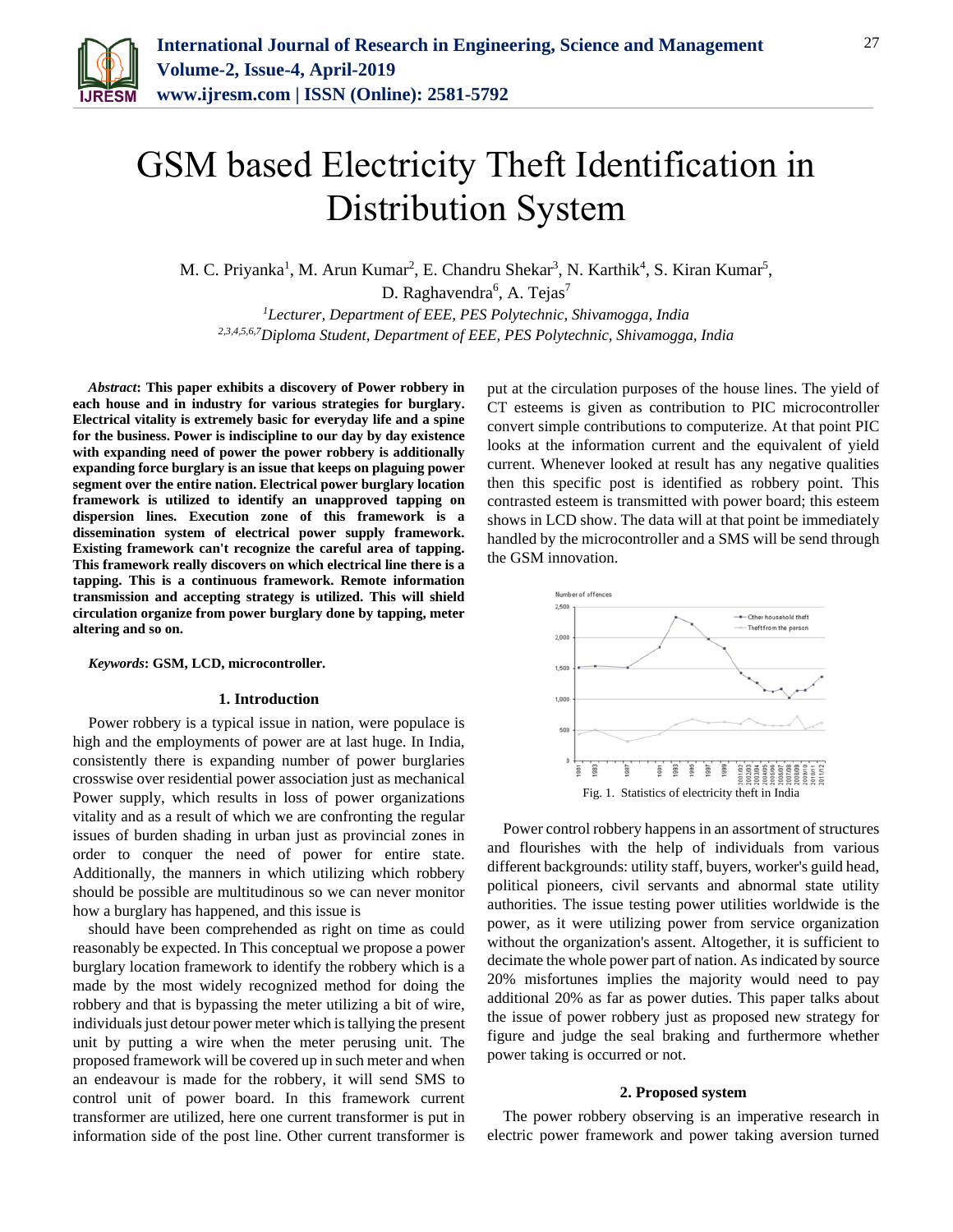

into a major issue to the power. Power taking is a long haul issue; anyway each power supply office has me enormous speculations of labour and material, the wonder of safeguarding taking power has expanded and not lessened and the technique for power taking is constantly improved. The conduct of power taking not just makes the power business enduring enormous money related misfortunes yet in addition undermines the principle influence supply security and dependability.



Fig. 2. Block diagram

The principle point of this undertaking is to screen any power drawn before the vitality meter which is treated as power pilferage. Once such power is recognized it results in separation of the power supply to the shopper and a SMS is sent to the control station to make punitive move on the extortion customer. Electricity is a fundamental vitality for our everyday life; with the expanding request of power, control is additionally expanding that influences control part over the entire nation. The target of this venture is to plan a framework that stays away from such circumstance. For this task, a 8051 group of microcontroller is utilized to consistently screen the heap utilization when the vitality meter. Any distinction saw between the information control and the yield control from the meter is distinguished by an exceptional CT encouraging a flag to a through an Opto-coupler. In exhibiting the task work, a fixed heap of 100-watt light is associated properly from the yield of a standard vitality meter and an arrangement is kept with a light holder that is wired before the meter association. The minute any heap is associated with this light holder the detecting happens for activity as portrayed as above. It triggers the age of a SMS, and after that the status of the framework is additionally shown on a LCD. The data, as a message sustained from the microcontroller by means of a dimension shifter IC and RS232 connect, is sent to any mobile phone through a GSM modem. The number to which the message is sent is auto spared onto the microcontroller by methods for a missed call produced using the client.

### **3. Microcontroller**

Microcontroller is the core of the structured unit, which handles every one of the signs. All other interfacing squares are interfaced to it. By tolerating high heartbeat from the versa tile's ringer circuit it sends direction to the transfer associated with Port P1.7, which cuts the association. The AT89C51 is a lowcontrol; superior CMOS 8-bit microcontroller with 4K bytes of glimmer programmable and erasable read just memory (PEROM). The gadget is made utilizing Atmel's high thickness non-volatile memory innovation and is good with the business standard MCS-51instruction set and stick out. The on-chip streak enables the program memory to be reinvented in framework or by a customary non-volatile memory software engineer. By joining an adaptable 8-bit CPU with blaze on a solid chip, the Atmel AT89C51 is an incredible microcomputer which gives a very adaptable and savvy answer for some implanted control application.



Fig. 3. Block diagram of microcontroller



The data, as a message nourished from the microcontroller

by means of a dimension shifter IC and RS232 connect, is sent to any PDA through a GSM modem. The number to which the message is sent is auto spared onto the microcontroller by methods for a missed call produced using the client

#### *A. Microcontroller features*

- 4 KB on chip program memory.
- 128 bytes on chip information memory (RAM).
- 128 client characterized programming banners.
- 8-bit information transport
- 16-bit address transport
- 32 universally useful register every one of 8 bits
- 16 bit clocks (normally 2, yet may have more, or less).
- 3 interiors and 2 outer interferes.
- Bit just as byte addressable RAM territory of 16 bytes.